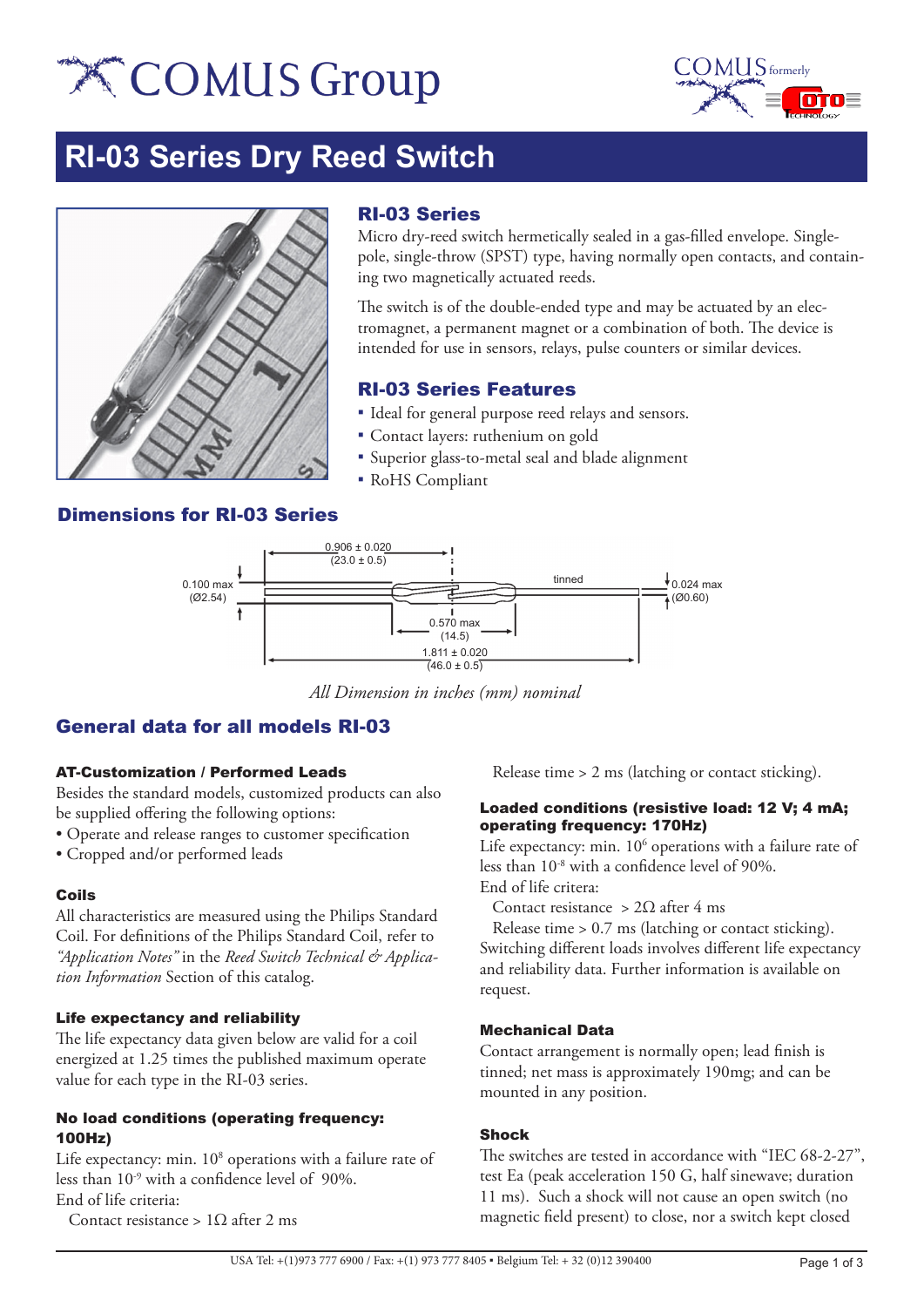# **RI-03 Series Dry Reed Switch**

## Technical Specifications

| <b>Parameters</b>                      | <b>Test Conditions</b> | <b>Units</b> | RI-03AAA        | <b>RI-03AA</b>  | <b>RI-03A</b>   | <b>RI-03B</b>   |
|----------------------------------------|------------------------|--------------|-----------------|-----------------|-----------------|-----------------|
| <b>Operating Characteristics</b>       |                        |              |                 |                 |                 |                 |
| Operate Range                          |                        | AT           | $6 - 16$        | 14-23           | 18-32           | $28-52$         |
| Release Range                          |                        | AT           | $3 - 15.5$      | $6 - 21$        | $7 - 27$        | $10-36$         |
| Operate Time - including Bounce (typ.) |                        | ms           | 0.1             | 0.25            | 0.25            | 0.25            |
| Bounce Time (typ.)                     |                        | ms           | 0.05            | 0.15            | 0.15            | 0.15            |
| Release Time (max)                     |                        | ms           | 70              | 30              | 30              | 30              |
| Resonant Frequency (typ.)              |                        | Hz           | 5500            | 5500            | 5500            | 5500            |
| <b>Electrical Characteristics</b>      |                        |              |                 |                 |                 |                 |
| Switched Power (max)                   |                        | W            | 5               | 10              | 10              | 10              |
| Switched Voltage DC (max)              |                        | V            | 160             | 200             | 200             | 200             |
| Switched Voltage AC, RMS value (max)   |                        | V            | 110             | 140             | 140             | 140             |
| Switched Current DC (max)              |                        | mA           | 250             | 500             | 500             | 500             |
| Switched Current AC, RMS value (max)   |                        | mA           | 250             | 500             | 500             | 500             |
| Carry Current DC (max)                 |                        | $\mathbf{A}$ | $\mathbf{1}$    | 1.5             | 2.5             | 2.5             |
| Breakdown Voltage (min)                |                        | $\mathbf{V}$ | 200             | 250             | 300             | 350             |
| Contact Resistance (initial max.)      |                        | $m\Omega$    | 120             | 120             | 120             | 120             |
| Contact Resistance (initial typ.)      |                        | $m\Omega$    | 70              | 70              | 70              | 70              |
| Contact Capacitance (max)              | without test coil      | pF           | 0.3             | 0.3             | 0.25            | 0.25            |
| Insulation Resistance (min)            | $RH \leq 45\%$         | $M\Omega$    | 10 <sup>6</sup> | 10 <sup>6</sup> | 10 <sup>6</sup> | 10 <sup>6</sup> |

by an 80 AT coil to open.

#### Vibration

The switches are tested in accordance with "IEC 68-2-6", test Fc (acceleration 10G; below cross-over-frequency 57 to 62 Hz; amplitude 0.75 mm; frequency range 10 to 2000 Hz; duration 90 minutes.) Such a vibration will not cause an open switch ( no magnetic field present) to close, nor a switch kept closed by an 80 AT coil to open.

#### Mechanical Strength

The robustness of the terminations is tested in accordance with "IEC 68-2-21", test Ua1 (load 40 N).

#### Operating and Storage Temperature

Operating ambient temperature; min: -55°C; max: +125°C. Storage temperature; min: -55°; max: +125°C. Note: Temperature excursions up to 150°C may be permissible. For more information contact your nearest Comus Group sales office.

#### Soldering

The switch can withstand soldering heat in accordance with "IEC 68-2-20", test Tb, method 1B: solder bath at  $350 \pm 10^{\circ}$ C for  $3.5 \pm 0.5$  s. Solderability is tested in accordance with "IEC 68-2-20" test Ta, method 3: solder globule temperature 235°C; ageing 1b: 4 hours steam.

#### **Welding**

The leads can be welded.

#### Mounting

The leads should not be bent closer than 1 mm to the glass-to-metal seals. Stress on the seals should be avoided Care must be taken to prevent stray magnetic fields from influencing the operating and measuring conditions.

• As part of the company policy of continued product improvement, specifications may change without notice.Our sales office will be pleased to help you with the latest information on this product range and the details of our full design and manufacturing service. All products are supplied to our standard conditions of sale unless otherwise agreed in writing.